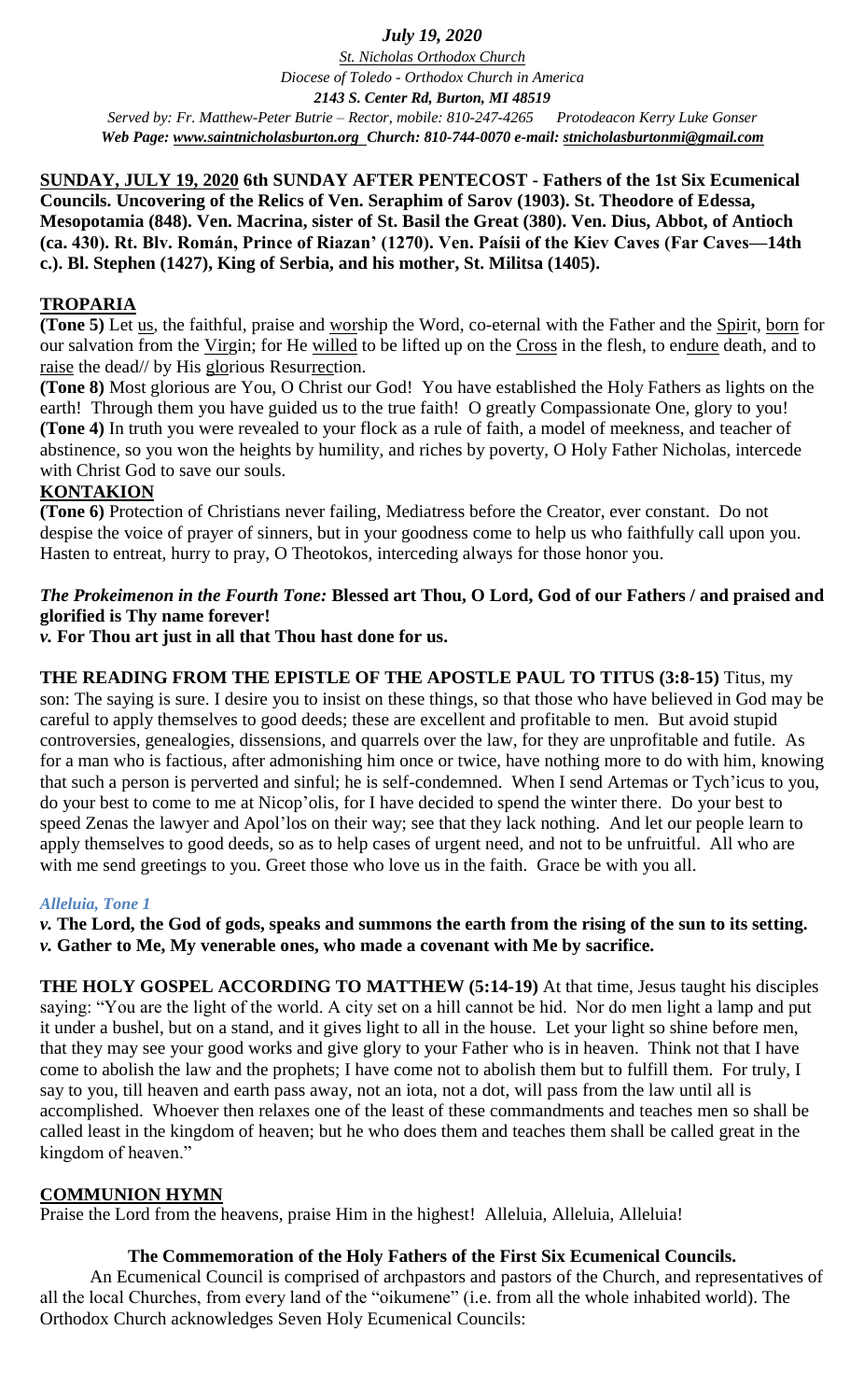The First Ecumenical Council (Nicea I) (May 29, and also on seventh Sunday after Pascha) was convened in the year 325 against the heresy of Arius, in the city of Nicea in Bithynia under Saint Constantine the Great, Equal of the Apostles.

The Second Ecumenical Council (Constantinople I) (May 22) was convened in the year 381 against the heresy of Macedonias, by the emperor Theodosius the Great.

The Third Ecumenical Council (Ephesus) (September 9) was convened in the year 431 against the heresy of Nestorius, in the city of Ephesus by the emperor Theodosius the Younger.

The Fourth Ecumenical Council (Chalcedon) (July 16) was convened in the year 451, against the Monophysite heresy, in the city of Chalcedon under the emperor Marcian.

The Fifth Ecumenical Council (Constnatinople II) (July 25) "Concerning the Three Chapters," was convened in the year 553, under the emperor Justinian the Great.

The Sixth Ecumenical Council (Constantinople III) (January 23) met during the years 680-681, to fight the Monothelite heresy, under the emperor Constantine Pogonatos.

The fact that the Seventh Ecumenical Council (Nicea II) is not commemorated today testifies to the antiquity of today's celebration. The Seventh Council, commemorated on the Sunday nearest to October 11, was convened at Nicea in the year 787 against the Iconoclast heresy, under the emperor Constantine and his mother Irene.

A brief summary of the dogmatic theology of the First Six Ecumenical Councils is formulated and contained in the First Canon of the Council of Trullo (also known as Quinisext), held in the year 692. The 318 Holy Fathers of the First Ecumenical Council are spoken of in this Canon I of Trullo as having: "with unanimity of faith revealed and declared to us the consubstantiality of the three Persons of the Divine nature and, ... instructing the faithful to adore the Father, Son, and Holy Spirit with one worship, they cast down and dispelled the false teaching about different degrees of Divinity."

The 150 Holy Fathers of the Second Ecumenical Council left their mark on the theology of the Church concerning the Holy Spirit, "repudiating the teaching of Macedonius, as one who wished to divide the inseparable Unity, so that there might be no perfect mystery of our hope."

The 200 God-bearing Fathers of the Third Ecumenical Council expounded the teaching that "Christ, the Incarnate Son of God is One." They also confessed that "she who bore Him without seed was the spotless Ever-Virgin, glorifying her as truly the Mother of God.

The 630 Holy Fathers of the Fourth Ecumenical Council decreed that "the One Christ, the Son of God... must be glorified in two natures."

The 165 God-bearing Holy Fathers of the Fifth Ecumenical Council "in synod anathematized and repudiated Theodore of Mopsuestia (the teacher of Nestorius), and Origen, and Didymus, and Evagrius, renovators of the Hellenic teaching about the transmigration of souls and the transmutation of bodies and the impieties they raised against the resurrection of the dead."

The 170 Holy Fathers of the Sixth Ecumenical Council "taught that we ought to confess two natural volitions, or two wills [trans. note: one divine, and the other human], and two natural operations (energies) in Him Who was incarnate for our salvation, Jesus Christ, our true God." [www.oca.org](http://www.oca.org/)

#### **The holy Gospel according to Luke 24:36-53 (6th Matins Gospel)**

Now as they said these things, Jesus Himself stood in the midst of them, and said to them, "Peace to you." But they were terrified and frightened, and supposed they had seen a spirit. And He said to them, "Why are you troubled? And why do doubts arise in your hearts? Behold My hands and My feet, that it is I Myself. Handle Me and see, for a spirit does not have flesh and bones as you see I have. When He had said this, He showed them His hands and His feet. But while they still did not believe for joy, and marveled, He said to them, "Have you any food here?" So they gave Him a piece of a broiled fish and some honeycomb. And He took it and ate in their presence. Then He said to them, "These are the words which I spoke to you while I was still with you, that all things must be fulfilled which were written in the Law of Moses and the Prophets and the Psalms concerning Me." And He opened their understanding, that they might comprehend the Scriptures. Then He said to them, "Thus it is written, and thus it was necessary for the Christ to suffer and to rise from the dead the third day, and that repentance and remission of sins should be preached in His name to all nations, beginning at Jerusalem. And you are witnesses of these things. Behold, I send the Promise of My Father upon you; but tarry in the city of Jerusalem until you are endued with power from on high. And He led them out as far as Bethany, and He lifted up His hands and blessed them. Now it came to pass, while He blessed them, that He was parted from them and carried up into heaven. And they worshiped Him, and returned to Jerusalem with great joy, and were continually in the temple praising and blessing God. Amen.

July 19, 2020 န္ကြိုးေခါ့္ကိုေခါ့္အိုေခါ့္ကိုေခါ့္ကိုေခါ့္ကိုေခါ့္ကိုေခါ့္ကိုေခါ့္ကိုေခါ့္ကိုေခါ့္ကိုေခါ့္ကိုေခါ့္ကိုေ

**CANDLE INTENTIONS FOR THE HEALTH AND BLESSINGS OF**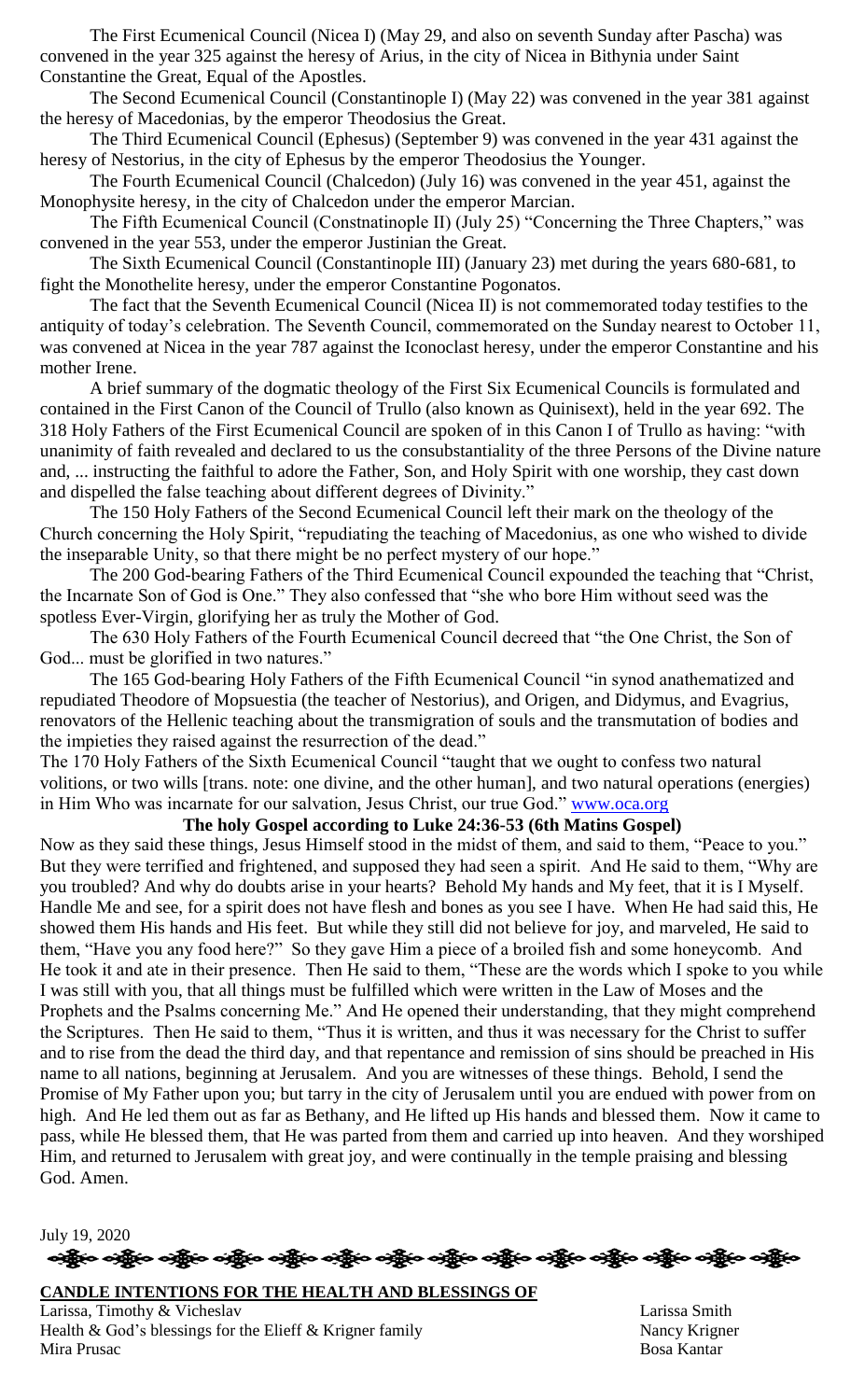| God's blessings & good health Fr. Matthew, Dn. Kerry, Joe, Marcia, Mira, Dorothy                  |                     |
|---------------------------------------------------------------------------------------------------|---------------------|
| Sharon, Dennis, Charlie, Bob, Cathy, Susie, Les, Val, Nik & beloved church family                 |                     |
| I miss so very much                                                                               | Connie Maxim        |
| Fr. Tom, Fr. Don, Fr. Paul, Fr. Anthony, Fr. Robert, Aaron, Milica, Calvin, Larry,                |                     |
| Helen, Angelo, Joan, Peggy, Bob, Angelo, Christine, Dorothy, Anna, Irene, Allen,                  |                     |
| Deborah, Luba, Kosta, Stojan, Mira, Bosa, Christopher, Allison, Jeanette, Katheryn,               |                     |
| Joseph, Ted, Marlene, Gladys, all the parishioners of St. Nicholas, my family &                   |                     |
| friends.                                                                                          | Joe Tome            |
| Special Intention                                                                                 | Joe Tome            |
| <b>CANDLE INTENTIONS FOR BLESSED REPOSE</b>                                                       |                     |
| Michael Goodman $(1 \text{ yr. July } 24^{\text{th}})$                                            | Goodman family      |
| Blessed Repose~Memory Eternal Michael Goodman (1 yr.)                                             | <b>Aunt Dorothy</b> |
| Maria, Victor, Sergey, Alexander, Irina, Tamara, Leonid & Vasily                                  | Larissa Smith       |
| ETERNAL LIGHT AT THE ALTAR                                                                        |                     |
| Blessed Repose for Jimmy Todorovsky (2 yrs. July $23^{rd}$ )                                      | His family          |
| ်ဆိုပြီး တွေ့ရှိန်လ ဝမ်းမြီးလ တွေ့ရှိခြင်း ဝမ်းမြီးလ ဝမ်းမြီးလ ဝမ်းမြီးလ ဝမ်းမြီးလ ဝမ်းမြီးလ ဝမ်း |                     |

**Welcome to everyone joining us via our YouTube channel:** *[St Nicholas Orthodox Church Burton.](https://www.youtube.com/channel/UC59tV-Re443z-GCoETAUvfA)* If at the time of the divine services you cannot access the livestream, please check out [St. Mary Magdalene Church](https://www.youtube.com/channel/UClHAqZrWkXdYELujbbIslHg) or [St George](https://www.youtube.com/channel/UCpLWfxMIJK4uQOV41ekE6Wg/videos?view=2&flow=grid)  [Church](https://www.youtube.com/channel/UCpLWfxMIJK4uQOV41ekE6Wg/videos?view=2&flow=grid) or [Assumption Church](https://www.facebook.com/AssumptionGrandBlanc/) for their livestreams.

**CONFESSIONS** The sacrament of Confession is offered on Saturdays after Vespers and by appointment.

**PANORTHODOX SOFTBALL GAME** today at St. Pius X Catholic School ballfield. The game starts at 3 pm. Food & drinks will be provided by Assumption Church. Any questions? please e-mail Fr. Gabriel at [frgabrielsmm@gmail.com](mailto:frgabrielsmm@gmail.com)

**PARISH COUNCIL UPDATE** Given our current stage of reopening, on July 14 parish council met by teleconference. In June our expenses exceeded our income by \$9,000. The parish council encourages everyone to continue their stewardship whether through the [Givelify app](https://www.givelify.com/givenow/1.0/Mzc5MTg=/selection) on your phone, the Givelify app on our webpage [www.saintnicholasburton.org](http://www.saintnicholasburton.org/) or by sending it to the office.

Our parish is hosting the feast of the Transfiguration of our Lord with Pan-Orthodox Vespers & Liturgy on Wednesday, August 5 at 6 pm. This will be open to in-person attendance for St. Nicholas parishioners only and will be livestreamed.

The Liturgy for the shrine feast on August 16 will be in the church. A service of intercession to the Mother of God will take place at the shrine after the Liturgy on that day.

Vacation Church School which was to be hosted by St Mary Magdalene parish has been cancelled for this year but activity items focusing on the feasts of the Mother of God will be sent to the four parishes to be shared with our youth.

Are you willing to be an usher? We need ushers so that we can continue using both the church and the fellowship hall for in-person attendance at Sunday Liturgies. Please contact the office 810-744-0070, [stnicholasburtonmi@gmail.com](mailto:stnicholasburtonmi@gmail.com) or contact Matushka Lisa.

Susie Ford attended the virtual Parish Development Forum, sponsored in part by our diocese, on July 9. Recordings of the forum will be available in the future.

New altar cloths: blue (for August and September) and purple (for Lent) have been donated with memorial funds from Gerry Batcos and John Nastos. We hope to have the blue ones in before August 1 so that we can use them for the Dormition Fast and in September for the Nativity of the Mother of God.

Sunday, August 23 will be the 14th anniversary of Fr Raphael's falling asleep in the Lord. A Trisagion will be served at the end of the Liturgy for his repose and will be livestreamed.

Parish elections are scheduled for November and parish council discussed possibilities for holding the election given that everyone who will want to vote will not be able to be at church on the same Sunday. Among the possibilities is to hold the election over two Sundays so that those in attendance on those Sundays may cast their ballot while those not yet coming to church may request a ballot through the office. No decision was taken.

The grave marker for Cheryl Ellis will be installed soon, we hope in time for her 1 year anniversary (August 22).

The next meeting will be Tuesday, August 4 at 6:30 pm. **the Parish Council of St Nicholas Church ST. MARY'S PATRONAL FEAST - Myrrhbearer and Equal of the Apostles,** will be celebrated on Tue., July 21 with Vespers & Litija at 5 pm and Wed., July 22 with Divine Liturgy at 10 am. This is open to in-person attendance.

**PRISON MINISTRY AWARENESS SUNDAY** is July 26. The Orthodox Christian Prison Ministry (OCPM) serves those who are incarcerated and their families. They provide resources, training & support to their ministry partners so that lives are transformed & God is glorified. More information in next week's bulletin.